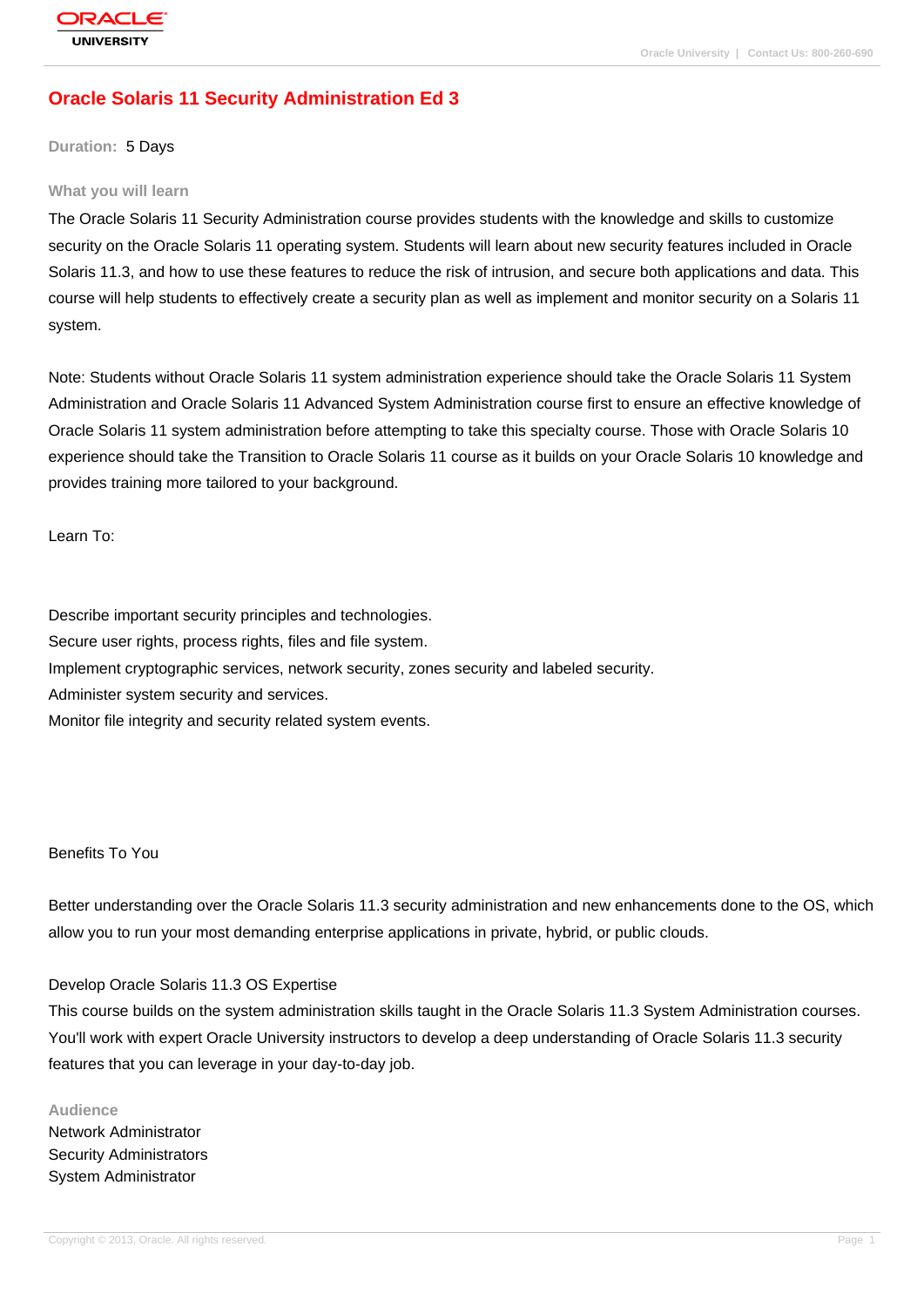#### **Related Training**

#### Required Prerequisites

For beginners, please take all required prerequisite courses.

For experienced system administrators take Transition to Oracle Solaris.

Oracle Solaris 11 System Administration Ed 5

Oracle Solaris 11 Advanced System Administration Ed 5

Transition to Oracle Solaris 11 Ed 5

UNIX and Linux Essentials

Suggested Prerequisites Shell Programming

# **Course Objectives**

### Secure users and processes

- Manage SMF security behavior
- Manage encryption and certificates
- Manage auditing
- Secure files and file system
- Secure systems and attached devices
- Manage authentication services
- Secure the network
- Secure Oracle Solaris Zones
- Implement labeled security using Trusted Extensions

Plan for basic security

Identify Oracle Solaris 11 security technologies

**Course Topics**

**Introduction Overview** Course Goals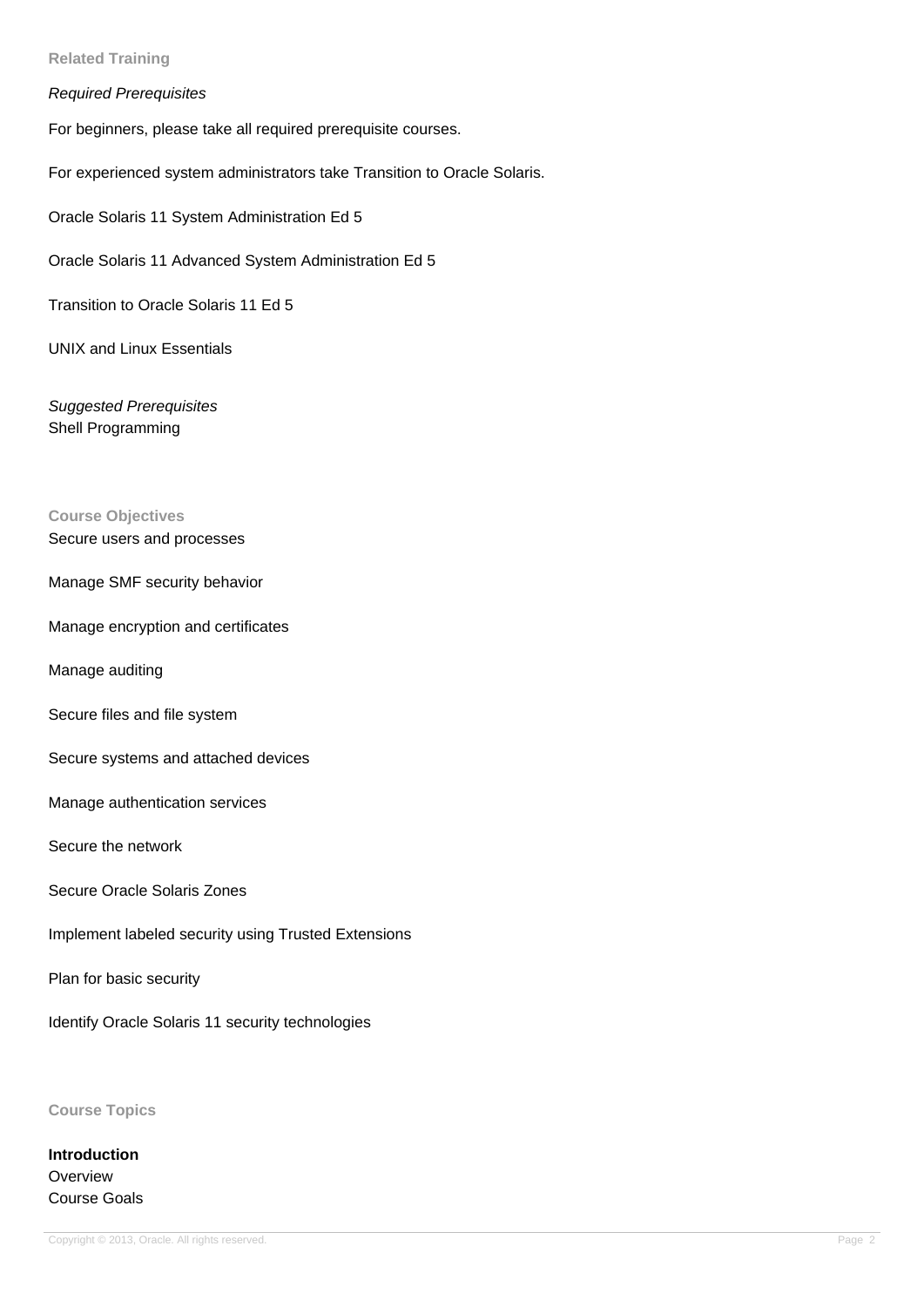Course Agenda Introductions Your Learning Center Your lab environment

### **Plan for basic security**

Evaluate security principles Analyze the need for a security policy Configure systems securely Perform a security audit Evaluate the need for upgrading systems

### **Identify Oracle Solaris 11 Security Technologies**

Describing Oracle Solaris 11 OS Security Exploring Oracle Solaris 11 Security Features

#### **Secure Users and Processes**

Introducing user and process rights Managing user rights Managing process rights

### **Manage SMF Security Behavior**

Describing SMF Configuration Managing Services

### **Manage Encryption and Certificates**

Describing Cryptographic Services Implementing the Cryptographic Framework Implementing Key Management Framework (KMF)

### **Manage Auditing**

Describing Oracle Solaris Auditing Configuring Oracle Solaris Auditing Administering the audit service Managing the audit records

### **Secure Files and File System**

Managing ZFS File System Security Verifying File Integrity Controlling Access to Files

### **Secure Systems and Attached Devices**

Protecting System integrity Controlling System Access Controlling Access to Devices Assessing the Compliance of an Oracle Solaris System

### **Manage Authentication Services**

Implement PAM to Authenticate Users Implementing Kerberos Authentication Mechanism Securing remotely accesses file systems